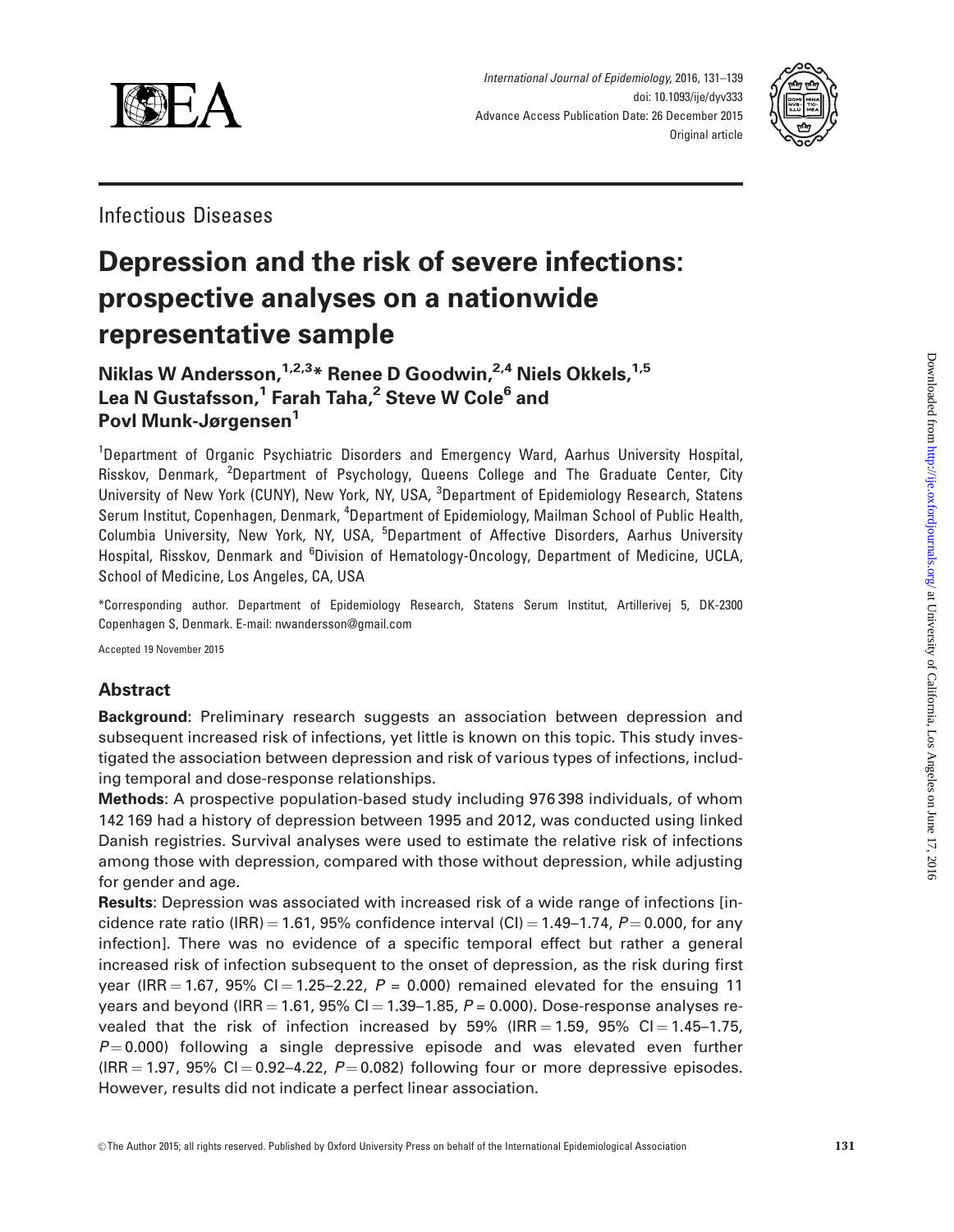Conclusions: Findings suggest the presence of depression may confer an increased risk of infection and that this increased susceptibility is not confined to a specific time period following the onset of depression. A dose-response relationship may be present, but more research is needed to further examine and confirm a link between depression and risk of infection.

Key words: Depression, infection, humans, prospective studies, population-based, registers

#### Key Messages

- Depression was associated with increased risk of a wide range of infections.
- Results suggested the increased risk of infection was not confined to a specific time period following the onset of depression.
- More research is needed to further examine the link between depression and risk of infection as well as the dose-response relationship.

#### Introduction

By 2030, the World Health Organization projects that depression will be the leading contributor to the global disease burden.<sup>1,2</sup> One in five adults experiences depression during their lifetime and substantial personal, social and economic consequences are attributable to depression on both individual and societal levels, with women having a 2-fold increase in risk. $3$  Current literature suggests that depression may have a profound and pervasive impact on physical health.4,5 Previous studies have found that depression is associated with an increased risk of the onset and progression of chronic diseases, such as autoimmune and cardiovascular disorders, as well as potentially increased risk of acute conditions such as infections.4,6

Infection remains a major global public health problem, accounting for a quarter to a third of all deaths worldwide, and the annual US infectious disease-related death rate is about  $170000$ .<sup>7-9</sup> Both microbial and environmental factors (e.g. antimicrobial drug resistance, emergence and reemergence of infectious agents, globalization, climate change and others) contribute to this problem. There are some clinical data to suggest that depression may be associated with increased risk of infection.<sup>10-12</sup> For instance, one systematic review found that higher levels of depression are associated with an increased susceptibility to unfavourable acute respiratory tract infection outcomes.<sup>13</sup> A large retrospective study with secondary analysis of cross-sectional data on close to 50 000 US college students reported that depression was associated with increased odds of bronchitis, ear infection, sinus infection and streptococcal throat infection.<sup>6</sup> In addition, Irwin and colleagues found that older adults with depression may be at increased risk for herpes zoster (i.e. shingles) compared with sex-matched

controls with no history of depression.<sup>10,14</sup> Moreover, depression has also been shown to predict the rate of immune system decay in HIV patients and to prolong and increase levels of pro-inflammatory cytokines subsequent to influenza vaccination, as well as to increase the risk of postcoronary artery bypass grafting infections.<sup>15–17</sup>

Previous studies have had various methodological shortcomings, including: (i) the use of cross-sectional data, which precludes the examination of a temporal relationship between depression and risk of infections; (ii) the inclusion of small sample sizes which obviate the investigation of specific infectious diseases, particularly those that are rare; (iii) the use of selected samples which are not representative of the community; and (iv) the assessment of physical conditions and/or psychological states via self-report, which is subject to misreporting and questionable validity.

The present study sought to investigate the association between depression and the risk of infection using a prospective design in a nationally representative sample of Denmark. Specifically, the study aimed: to investigate the relationship between depression and the risk of specific types of infections, including viral and bacterial infections; to examine the temporal relationship between onset of depression and risk of infections; and to investigate whether there is evidence of a dose-response relationship between the number of depressive episodes and risk of infections.

### Method

#### Study population

In this prospective nationwide register-based study, the cohort was selected through the linkage of several Danish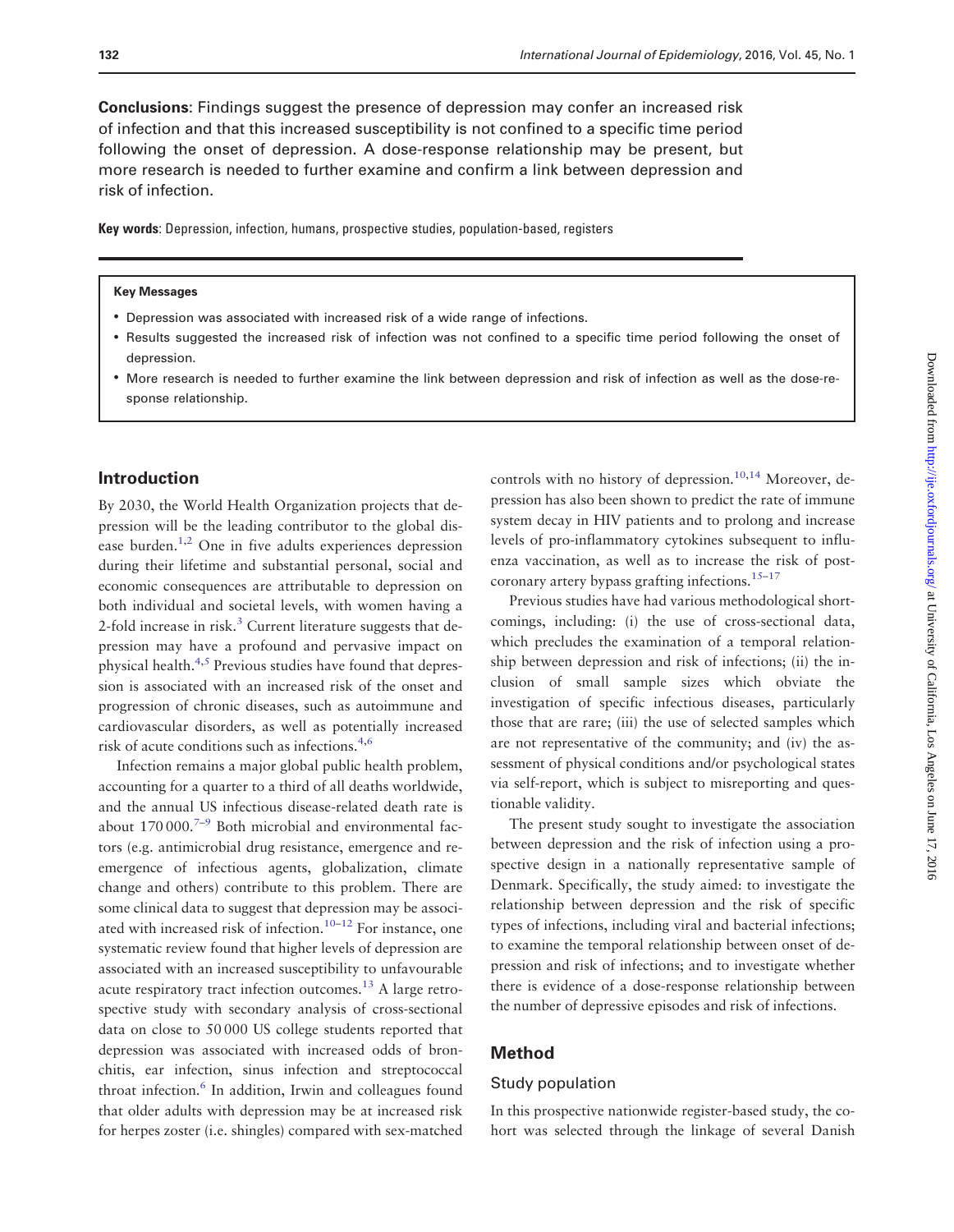registries that cover the entire population (currently 5.6 million people). Each individual's general personal information (such as age, gender and history of municipalities of residency) and full treatment history, including all inpatient, outpatient and emergency contacts as well as somatic and psychiatric diagnoses ever received, was linked across the Danish Civil Registration System, the Danish National Hospital Register and the Danish Psychiatric Central Research Register.18–23 International Classification of Diseases 10 (ICD-10) was introduced in 1994, thus the current study period relied only on data from 1995 and onward, to ensure that consistent diagnostic criteria were employed over time.<sup>24</sup>

#### Measures

#### Depressive episode

All diagnoses were documented by physicians during clinical contact in psychiatric treatment settings. In the current study, depression was defined as the presence of a primary diagnosis of depression (ICD-10: F32-F33) in the medical record from 1995 to 2012.<sup>25</sup> A 'primary diagnosis' indicates that the diagnosis was the primary cause of treatment contact, as determined by the treating physician. Individuals with an auxiliary/secondary diagnosis of depression were excluded from the study population. The onset of depression was defined as the date of clinical contact in which a diagnosis of depression was first documented (identified through the Danish Psychiatric Central Research Register). The register includes data on both start and end dates of inpatient, outpatient and emergency contact (outpatient and emergency contacts were incorporated in the register in 1995). Using these data, we aimed to identify a measure of depressive burden, which we defined as the number of depressive episodes. A depressive episode was considered remitted if there was no clinical contact for 6 months or more, including no inpatient or outpatient visits. Clinical contact, following any period of time after the 6 consecutive months of no contact, was then counted as a separate depressive episode. Thus, the number of depressive episodes throughout the study period was calculated as an estimate of depression chronicity.

#### Infections

First-time clinical contacts due to infection were documented in the Danish National Hospital Register, including inpatient, outpatient and emergency contact. The following infections (using their respective ICD-10 codes) were included and registered:<sup>26</sup> central nervous system (CNS) infections (G03, A17, G00-G01, G04.2, G05.0, A80-A81, A85-A89, B00.3-B00.4, B01.0-B01.1, B02.0- B02.2, B05.0-B05.1, B06.0, B26.1-B26.2, G02.0, G05.1), gastrointestinal infections (A00-A05, A08), liver (ICD-10: B15-B19), respiratory infections (J01-J06, J16-J18, J20.8- J20.9, J21.8-J21.9, J22, A15-A16, A36-A38, J13-J15, J20.0-J20.2, J00, J09-J12, J20.3-J20.7, J21.0-J21.1), sepsis infections (A40-A41), skin infections (L04, A46, L00-L03, L05-L08, B00-B09), urogenital infections (N71-N72, N30.0, N39.0, N41.0-N41.1) and other infections (nonspecific group) (A18-A19, A31-A32, A39, A42-A44, A48- A49, B95, B96, B98, H62.0, H67.0, M00, M01.0-M01.3, N61, B25-B34, B97, H62.1, H67.1, M01.4-M01.5). Diagnoses were categorized into either bacterial or viral infection subgroups (the specific grouping of the diagnoses are listed in Supplementary Table S1, available as Supplementary data at IJE online).

#### Procedures

Collectively, the study population consisted of 976 398 individuals. We identified 142 160 individuals with a primary diagnosis of depression and each cohort member was match-controlled with six other individuals with no history of depression on gender, age (i.e. within 6 months of date of birth) and latest municipality of residence (through the Danish Civil Registration System) as a proxy for socioeconomic level. Depressed individuals and matched comparisons were excluded if they, at any time (i.e. both before and during the study period), had a suspected immunosuppression, defined as a diagnosis of malignant neoplasm [ICD8: 140–209, ICD10: C00-C97] and/or AIDS/HIV [ICD8: 07983, ICD-10: B20-B24]. Cohort members and their match-controlled counterparts were followed from the cohort members' first-time clinical contact due to a depressive disorder (earliest start date was the 1 January 1995). Infections were subsequently recorded and individuals were followed until the end of the study period (11 October 2013) but censored in case of death. In case of death of: (i) an individual in the depressed cohort, his/her matched-controls were censored from the date of death and onward; (ii) a matched-controlled individual, the respective depressed individual was allowed to continue in the population at risk as long as he/she still had at least three matched-control individuals who were still being followed.

#### Statistical analyses

Infection diagnoses were grouped in accordance with the ICD-10 taxonomy as described above. The risk of the specific types of infection was analysed via comparing incidence rates of infection among individuals with a diagnosis of depression with that among their matched counterparts with no such history. All diagnoses of infections were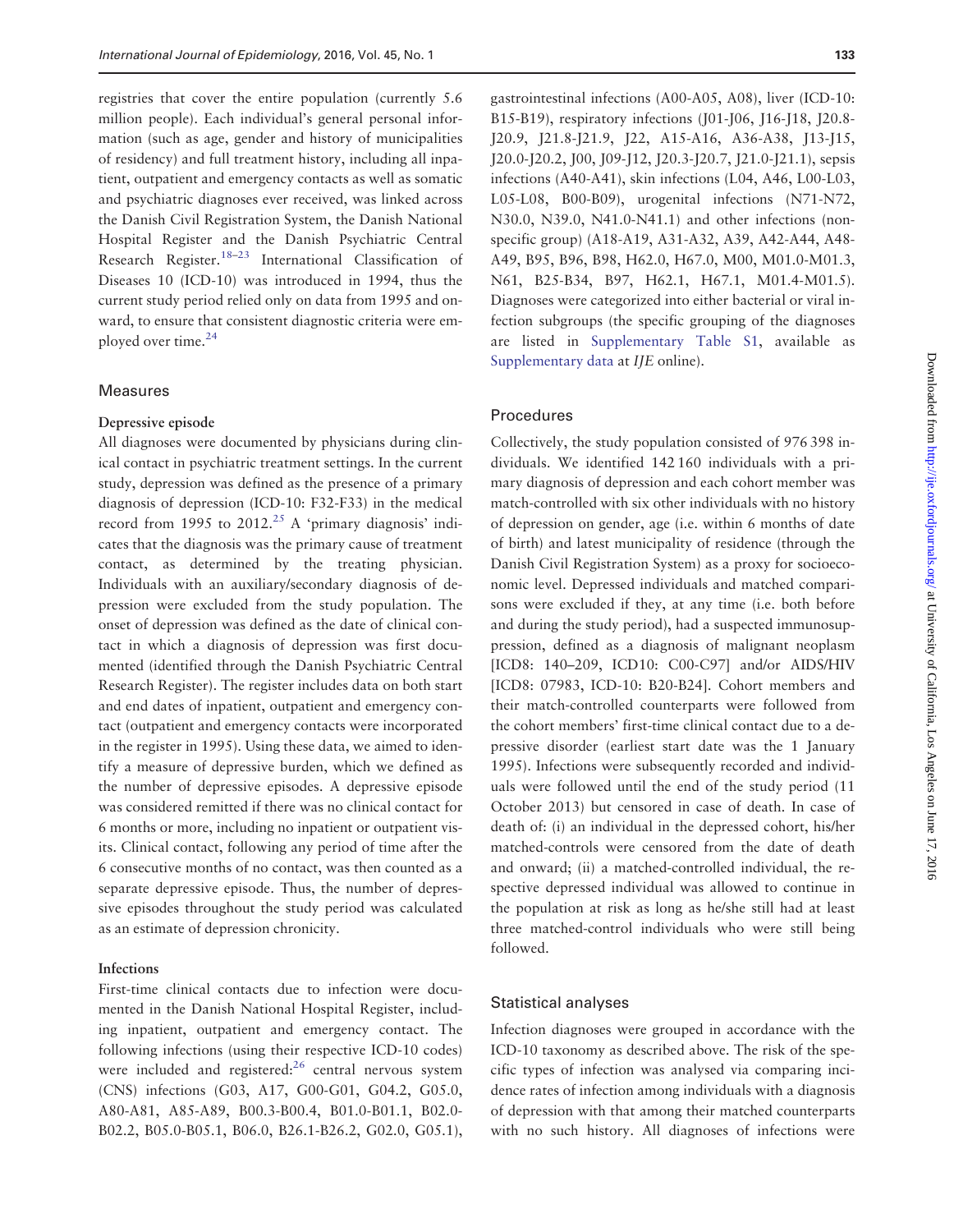grouped into an 'any infection' variable and used for the temporal and dose-response analyses. In the temporality analyses, we identified the number of years that preceded the diagnosis of infection subsequent to the onset of the first depressive episode and/or following the date on which the non-depressed matched individuals were first traced. The number of cases of infections for each year as well as incidence rates were then calculated to examine for a potential window of vulnerability to infections following onset of depression. For the dose-response analysis, we identified the number of depressive episodes each individual had experienced. We calculated the incidence rates of infections in relation to the number of depressive episodes. We calculated incidence rate ratios (IRR) and 95% confidence intervals (CI) with stratified Cox regression using STATA13, and chose a significance level at alpha  $= 0.05$ . Data were stratified by age and gender in the adjusted analyses. The multiple failure-time survival analysis method described by Andersen and Gill was used due to the possibility of multiple events of infections.<sup>27</sup> This statistical approach allowed individuals to acquire multiple infections including a recurrence of the same type of infection. Individuals could have more than one infection diagnosis simultaneously.

## **Results**

#### Descriptive measures

This study included 976 398 individuals followed up to a total of 7 760 764 million person-years from 1995 to 2013. The mean age of all individuals upon study entry was 46.3 years [standard deviation  $(SD) = 20.8$  years), the majority

Table 1. Age, gender and depression distributions of the study population

|                     |                  | Depression Comparisons Total |                  |        |
|---------------------|------------------|------------------------------|------------------|--------|
| Gender              | $\boldsymbol{n}$ | $\boldsymbol{n}$             | $\boldsymbol{n}$ | $\%$   |
| Female              | 90.781           | 532410                       | 623191           | 63.85  |
| Male                | 51388            | 301819                       | 353207           | 36.15  |
| Total               | 142169           | 834229                       | 976398           | 100.00 |
| Age, years          |                  |                              |                  |        |
| Mean                | 46.5             | 46.5                         | 46.5             |        |
| SD                  | 20.8             | 20.8                         | 20.8             |        |
| Number of           | $\boldsymbol{n}$ | $\%$                         | Cumulative %     |        |
| depressive episodes |                  |                              |                  |        |
| 1                   | 118 112          | 83.08                        | 83.08            |        |
| 2                   | 18358            | 12.91                        | 95.99            |        |
| 3                   | 4258             | 3.00                         | 98.99            |        |
| >4                  | 1441             | 1.01                         | 100.00           |        |
| Total               | 142169           | 100.00                       |                  |        |

of whom were female (63.8%) (shown in Table 1). Out of the 142 169 individuals with depression, 118 112 (83%) experienced one depressive episode, 18 358 (13%) experienced two, 4258 (3%) experienced three and 1441 (1%) experienced four or more. We identified 4570 cases with a diagnosis of infection during the study period, 58% of whom were female. The four most frequent infections (covering 86.4% of all diagnosed infections) were hepatitis (1407; 30.3%), respiratory (914; 19.7%), skin (914; 19.7%) and urogenital infections (775; 16.7%).

## Association between depression and risk of different types of infection

Onset of depression predicted an overall subsequent increased risk of infection  $IIRR = 1.61$ ; CI = 1.49–1.74;  $P = 0.000$ ; adjusted model displayed in Table 2 and Supplementary Figure S1, available as Supplementary data at IJE online). Depression was associated with all types of infections that had a sufficient number of cases—sepsis infection had the highest risk  $IIRR = 2.39$ ; CI = 1.58–3.61;  $P = 0.000$ ) and skin infection had the lowest positive association to depression  $IRR = 1.46$ ;  $CI = 1.17-1.82$ ;  $P = 0.001$ ). CNS and gastrointestinal infections had few cases in the depressed cohort, leaving ambiguous results. We did not find any substantial differences in the magnitude of the association between depression and subsequent bacterial versus viral infections (IRR =  $1.70$ ; CI =  $1.50-$ 1.92;  $P = 0.000$  and  $IRR = 1.61$ ;  $CI = 1.44-1.81$ ;  $P = 0.000$ , respectively, in adjusted model).

## Time-related risk of infection following depression onset

Time-related analysis suggested a general increased risk of infection following the onset of depression (see Table 3). During the first year after depression onset, the risk of infection was increased  $(IRR = 1.67; CI = 1.25-2.22;$  $P = 0.000$ ) and did not substantially differ in following years (IRR = 1.61; CI = 1.39–1.85;  $P = 0.000$  at 11 years or more later). Overall, results from time-related analysis indicated that the elevated risk of infection following the onset of depression was not restricted to a specific time period (e.g. during the first 2 years after the onset of depression).

## Cumulative influences of depressive episodes on risk of infection and gender differences

One, two, three and four or more depressive episodes were all associated with an increased risk of infections, although only one and two depressive episodes yielded P-values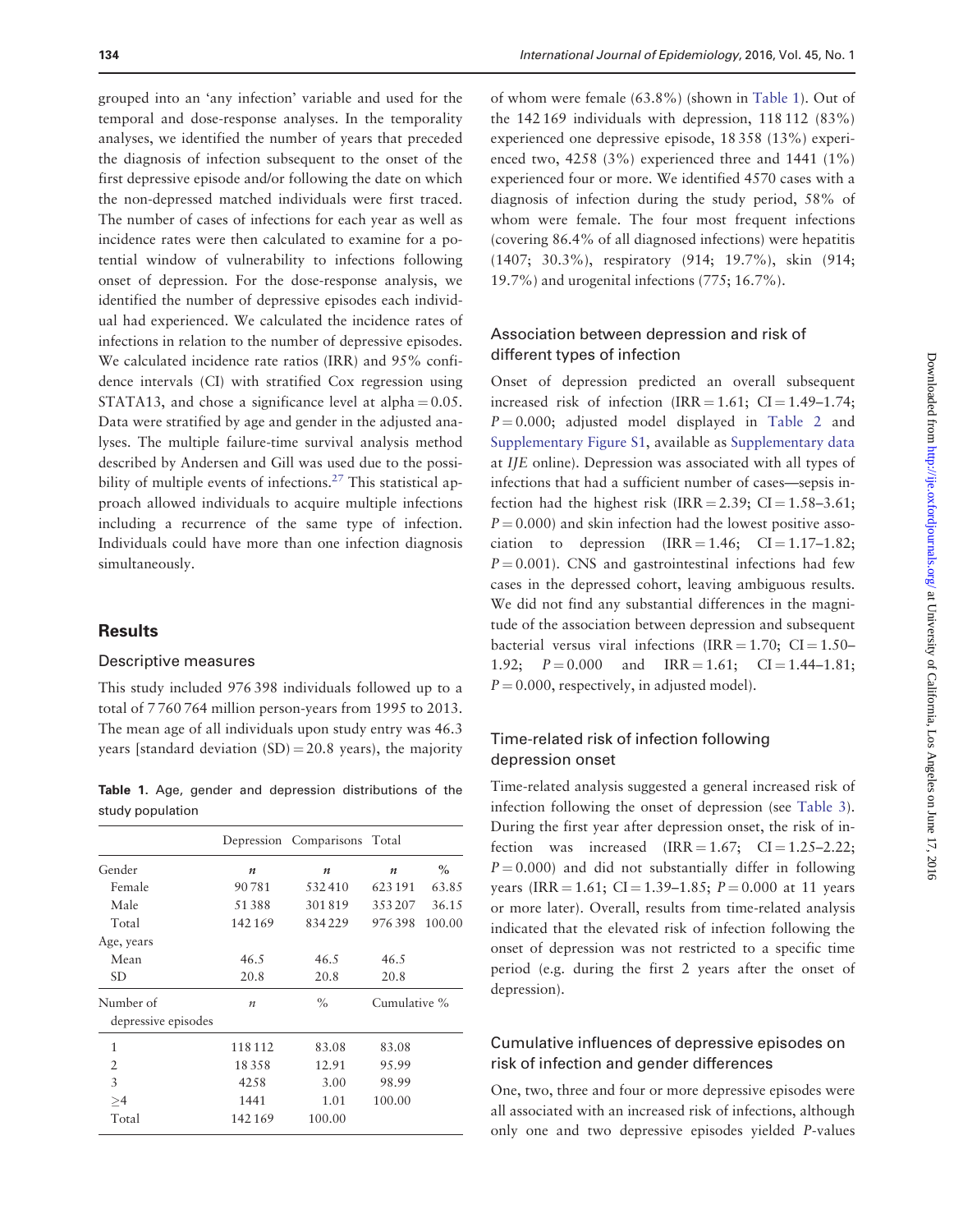#### Table 2. Incidence rate ratios on the risk of infections following onset of depression

|                                              | Comparisons |                |       | Depression     |                  |             |      |       |                       |         |      |                  |
|----------------------------------------------|-------------|----------------|-------|----------------|------------------|-------------|------|-------|-----------------------|---------|------|------------------|
| Infection type<br>Any infection <sup>d</sup> |             | $Ir^b$<br>54.7 | Cases | $Ir^b$<br>84.4 | Crude            |             |      |       | Adjusted <sup>a</sup> |         |      |                  |
|                                              | Cases       |                |       |                | IRR <sup>c</sup> | $CI (95\%)$ |      | P     | IRR <sup>c</sup>      | CI(95%) |      | $\boldsymbol{P}$ |
|                                              | 3645        |                | 924   |                | 1.57             | 1.44        | 1.71 | 0.000 | 1.61                  | 1.49    | 1.74 | 0.000            |
| CNS infection                                | 68          | 1.0            | 11    | 1.0            | 1.00             | 0.50        | 2.00 | 0.994 | 0.91                  | 0.47    | 1.73 | 0.766            |
| Gastrointestinal infection                   | 91          | 1.4            | 17    | 1.6            | 1.16             | 0.68        | 1.97 | 0.584 | 1.19                  | 0.71    | 1.99 | 0.507            |
| Hepatitis infection                          | 1093        | 16.4           | 314   | 28.7           | 1.78             | 1.55        | 2.04 | 0.000 | 1.77                  | 1.57    | 2.00 | 0.000            |
| Respiratory infection                        | 737         | 11.1           | 177   | 16.2           | 1.49             | 1.26        | 1.76 | 0.000 | 1.58                  | 1.36    | 1.85 | 0.000            |
| Sepsis infection                             | 77          | 1.2            | 25    | 2.3            | 2.01             | 1.27        | 3.21 | 0.003 | 2.39                  | 1.58    | 3.61 | 0.000            |
| Skin infection                               | 744         | 11.2           | 170   | 15.5           | 1.42             | 1.11        | 1.81 | 0.006 | 1.46                  | 1.17    | 1.82 | 0.001            |
| Urogenital infection                         | 616         | 10.0           | 159   | 14.5           | 1.60             | 1.29        | 1.98 | 0.000 | 1.71                  | 1.41    | 2.09 | 0.000            |
| Other type of infection                      | 266         | 4.0            | 72    | 6.6            | 1.68             | 1.29        | 2.19 | 0.000 | 1.72                  | 1.35    | 2.19 | 0.000            |
| Bacterial                                    | 1617        | 242.6          | 419   | 38.3           | 1.61             | 1.40        | 1.85 | 0.000 | 1.70                  | 1.50    | 1.92 | 0.000            |
| Viral                                        | 1441        | 216.2          | 379   | 34.6           | 1.63             | 1.44        | 1.85 | 0.000 | 1.61                  | 1.44    | 1.81 | 0.000            |

<sup>a</sup>Adjusted for gender and age.

<sup>b</sup>Incidence rates per 100 000 person-years.

<sup>c</sup>Boldface is  $P < 0.05$  and underslash is  $P = 0.01$ .

<sup>d</sup>All types of infection.

#### Table 3. Incidence rate ratios of any infection since the time of onset of depression

| Time since onset of first depression (years) and<br>since start date of tracing for comparisons | Comparisons |        | Depression |        |                  |             |      |       |  |
|-------------------------------------------------------------------------------------------------|-------------|--------|------------|--------|------------------|-------------|------|-------|--|
|                                                                                                 | Cases       | $Ir^a$ | Cases      | $Ir^a$ | IRR <sup>b</sup> | $CI (95\%)$ |      | P     |  |
| $\lt 1$                                                                                         | 220         | 1131.5 | 64         | 1891.9 | 1.67             | 1.25        | 2.22 | 0.000 |  |
| 1                                                                                               | 268         | 258.6  | 64         | 352.2  | 1.36             | 1.02        | 1.79 | 0.031 |  |
| 2                                                                                               | 295         | 179.4  | 86         | 292.0  | 1.63             | 1.26        | 2.08 | 0.000 |  |
| 3                                                                                               | 270         | 118.1  | 61         | 150.0  | 1.27             | 0.95        | 1.68 | 0.098 |  |
| $\overline{4}$                                                                                  | 231         | 83.4   | 57         | 115.2  | 1.38             | 1.02        | 1.85 | 0.034 |  |
| 5 to 10                                                                                         | 1375        | 59.3   | 345        | 86.1   | 1.45             | 1.29        | 1.63 | 0.000 |  |
| >11                                                                                             | 986         | 27.7   | 247        | 44.6   | 1.61             | 1.39        | 1.85 | 0.000 |  |

a Incidence rates per 100 000 person-years.

<sup>b</sup>Boldface is  $P < 0.05$  and underslash is  $P < 0.01$ .

| Number of depressive episodes |       |        | Crude            |             |      |       |                  | Adjusted <sup>a</sup> |      |       |  |
|-------------------------------|-------|--------|------------------|-------------|------|-------|------------------|-----------------------|------|-------|--|
|                               | Cases | $Ir^b$ | IRR <sup>c</sup> | $CI (95\%)$ |      |       | IRR <sup>c</sup> | CI(95%)               |      |       |  |
|                               | 781   | 83.2   | 1.59             | 1.45        | 1.75 | 0.000 | 1.64             | 1.51                  | 1.79 | 0.000 |  |
| 2                             | 107   | 88.3   | 1.47             | 1.17        | 1.83 | 0.001 | 1.49             | 1.21                  | 1.83 | 0.000 |  |
| 3                             | 24    | 103.2  | 1.31             | 0.81        | 2.12 | 0.274 | 1.25             | 0.80                  | 1.97 | 0.325 |  |
| $\geq 4$                      | 9     | 134.3  | 1.97             | 0.92        | 4.22 | 0.082 | 1.84             | 0.95                  | 3.59 | 0.072 |  |

<sup>a</sup>Adjusted for gender and age.

<sup>b</sup>Incidence rates per 100 000 person-years.

 $c^{\text{c}}$ Boldface is  $P < 0.05$  and underslash is  $P < 0.01$ .

below 0.05 (see Table 4 and Supplementary Figure S2, available as Supplementary data at IJE online). Overall, the incidence rates of infections increased with the number of depressive episodes, and the risk of infections changed from  $IRR = 1.59$   $(CI = 1.45 - 1.75; P = 0.000)$  at one depressive episode to an increased risk of  $IRR = 1.97$  $(CI = 0.92-4.22; P = 0.082)$  at four or more depressive episodes in the crude model (the adjusted model had  $IRR = 1.64$ ;  $CI = 1.51 - 1.79$ ;  $P = 0.000$  at one depressive episode and IRR = 1.84; CI = 0.95–3.59;  $P = 0.072$  at four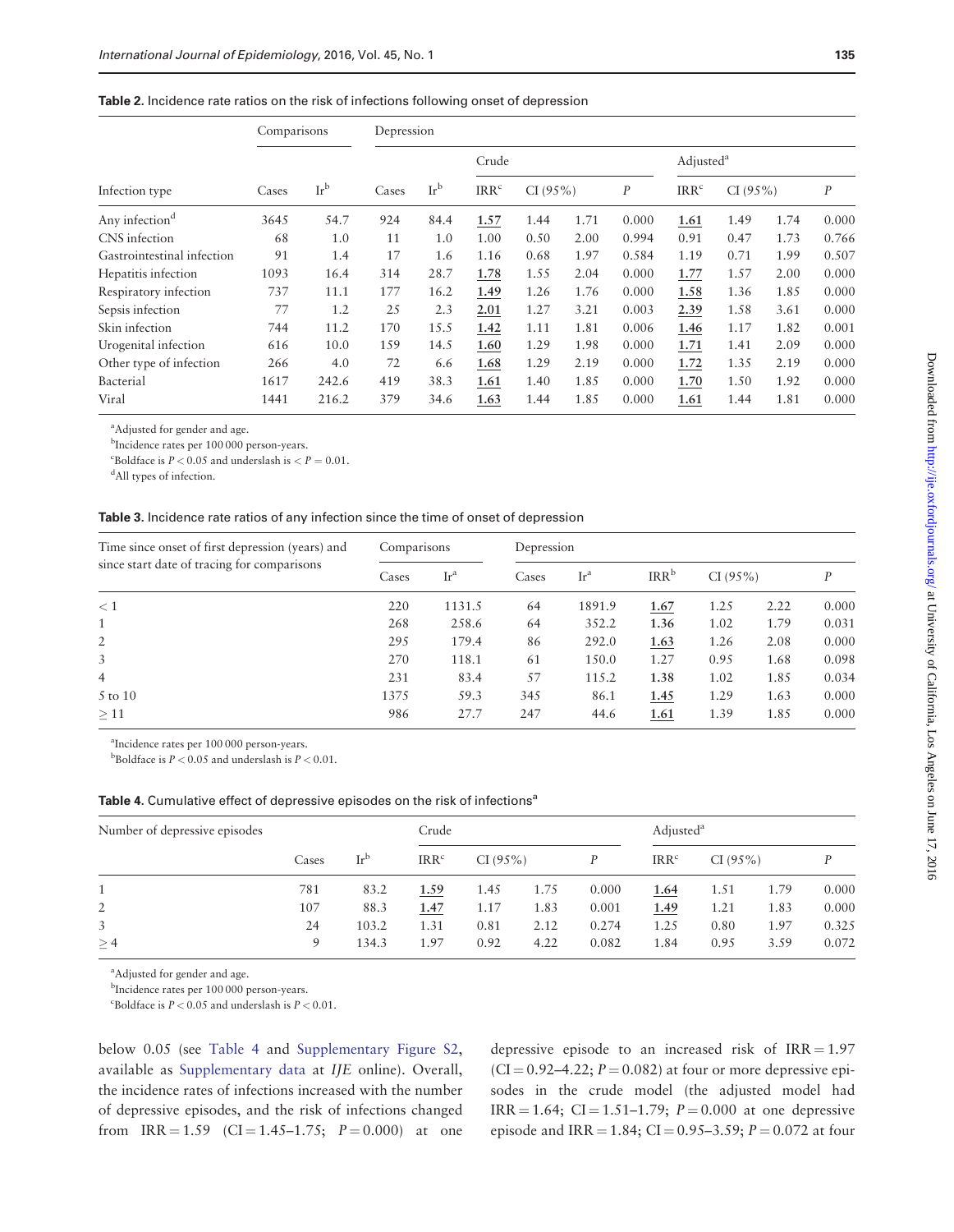or more depressive episodes). Dose-response analysis did not show any substantial differences in the magnitude of association between depression and risk of bacterial versus viral infections (data not shown). A single depressive episode was associated with an increased risk of infection for both males and females  $IIRR = 1.55$ ;  $CI = 1.32-1.81$ ;  $P = 0.000$  and IRR = 1.64; CI = 1.46–1.84;  $P = 0.000$ , respectively) (see Table 5). The risk of infection associated with recurrent depression was not elevated, relative to a single episode, and only the association among females remained increased with an IRR of  $1.61$  (CI =  $1.26 - 2.05$ ;  $P = 0.000$ ) (and IRR = 1.23; CI = 0.89–1.71;  $P = 0.202$  for males).

## **Discussion**

This study has three main findings. First, a history of depression appears to be associated with an increased risk of a wide range of infections, compared with no history of depression. Second, the increased risk of infections following the onset of depression remained relatively consistent over time. Third, there is some evidence of a dose-response relationship between the number of depressive episodes and the risk of infections, but results did not suggest a strong and perfectly linear association. These findings collectively suggest that increased vulnerability to infection may be an additional health risk associated with depression.

From observational data such as these, inferences about causality cannot be made. However, there is a hypothesis suggesting a biological bidirectional relationship may exist. Specifically, the association between depression and risk of infections may be mediated through depression-induced immunological changes. By triggering neuroendocrine stress-signalling pathways (such as the sympathetic nervous system and hypothalamic-pituitary-adrenal axis), which regulate multiple internal physiological processes including broad patterns of transcriptional activity in cells

Table 5. Incidence rate ratios for infections in relation to single depressive episode and recurrent depression when divided into genders<sup>a</sup>

| Any infections                                      |    |  |                                                   |  |  |  |  |  |  |
|-----------------------------------------------------|----|--|---------------------------------------------------|--|--|--|--|--|--|
| Female                                              |    |  | Cases Ir <sup>b</sup> IRR <sup>c</sup> CI (95%) P |  |  |  |  |  |  |
| Depressive Episode: 1 454 75.1 1.64 1.46 1.84 0.000 |    |  |                                                   |  |  |  |  |  |  |
|                                                     |    |  | $> 2$ 92 86.9 1.61 1.26 2.05 0.000                |  |  |  |  |  |  |
| Male                                                |    |  |                                                   |  |  |  |  |  |  |
| Depressive episode: 1 327 97.7 1.55 1.32 1.81 0.000 |    |  |                                                   |  |  |  |  |  |  |
|                                                     | >2 |  | 48 103.5 1.23 0.89 1.71 0.202                     |  |  |  |  |  |  |

<sup>a</sup>Adjusted for age.

b Incidence rates per 100 000 person-years

 $c^{\text{c}}$ Boldface is  $P < 0.05$  and underslash is  $P < 0.01$ .

of the immune system, depression may potentially affect the steering of immunological gene expression.<sup>28</sup> Depression has prolonged stimulatory effects on these neuro-immunological connections and their chronic activation can alter immune system function and thereby contribute to an increased susceptibility to infectious agents.5,28–31 Previous literature suggests a bidirectional association between depression and inflammation. Several potential molecular signalling pathways have been suggested for pro-inflammatory cytokines and antiviral signals to modulate the activity of behavior-related neurotransmitters such as dopamine, serotonin and noradrenalin.<sup>28,29</sup> Therefore, it is also likely that occurrence of infections could induce depression.<sup>29,32</sup> This is further supported by epidemiological studies that have linked increased cytokines levels with risk of depression and a recent meta-analysis that suggested anti-inflammatory treatment to decrease depressive symptoms.<sup>33–35</sup> In addition, recent register-based studies suggest that infections in combination with autoimmune diseases increase the risk of mood disorders and schizophrenia.<sup>26,36</sup> Our time analyses support the notion that the herein presented findings address the risk of infection due to the onset of depression. Due to the choice of study design, namely a prospective cohort from 1995 and onward, infections before the study period were not captured or accounted for. However, given the bidirectional interplay between depression and the immune system, future prospective studies are needed to describe the reverse relationship between infection and the risk of depression.

Our results did not suggest a specific window of time in which the risk of infections was highest following the onset of depression. There could be a number of explanations for this finding. First, the time of diagnosis (and thus its appearance in the registers) of both depression and infections are not necessarily tightly aligned with the actual onset of the diseases. Second, the allostatic load of depression burden that causes an enhanced susceptibility to infections may differ across individuals in the population. $37$  In addition, the course and magnitude of depression may interpersonally differ in the study population. Importantly, the consistency in increased risk of infections over time after the onset of depression could indicate that the found association of increased risk of infection does not stem from Berkson's fallacy (i.e. biased by the clinical contact due to depression) and thus heighten the possibility of causality. In addition, a potential distinct time period of increased risk cannot be rejected from these results. For example, an acute increased risk of infection following the onset of depression could still exist. However, given the potential delay from the actual onset of depression to the time of diagnosis, a register data-based study such as this may not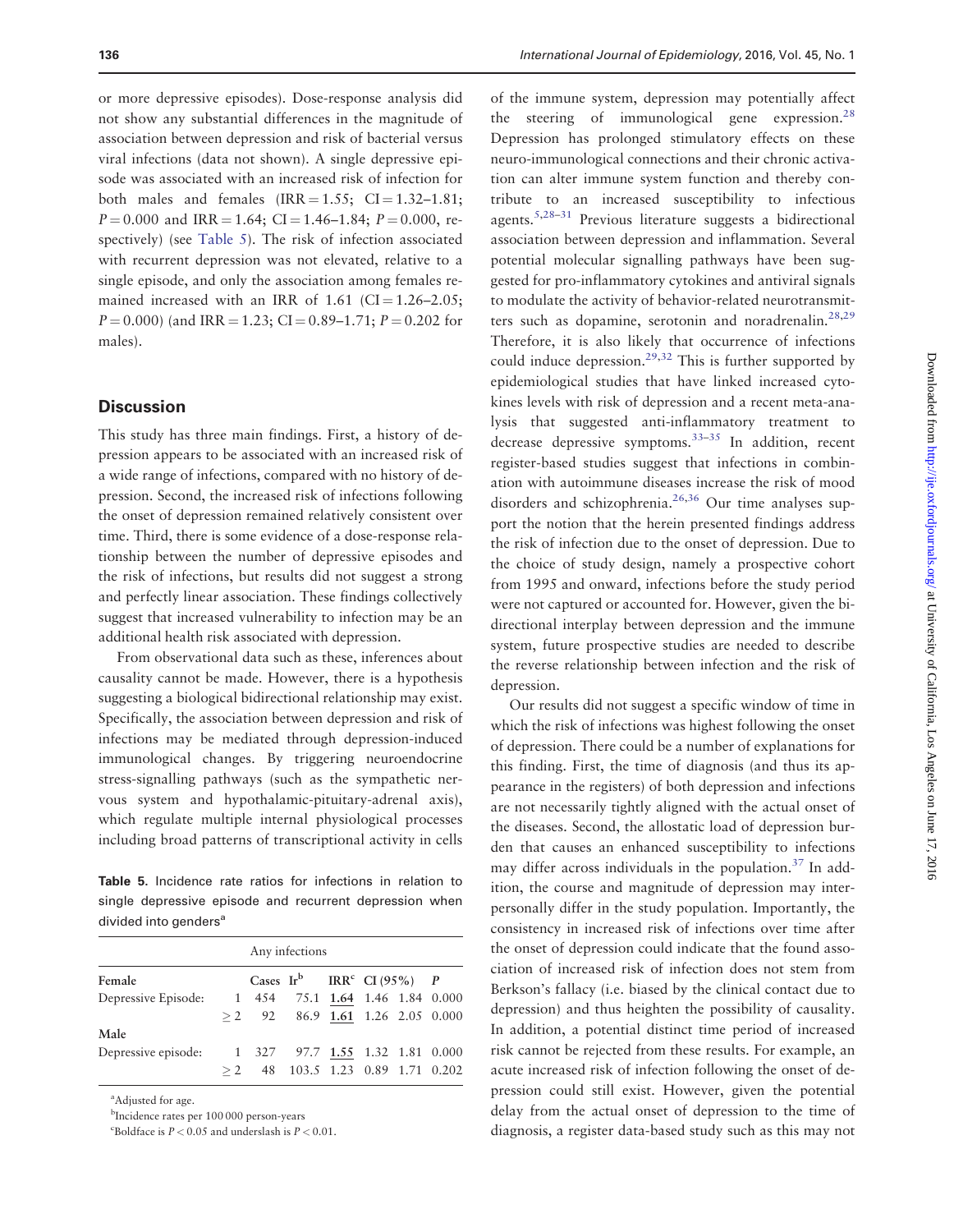adequately capture that information. Thus, future research that can incorporate more sensitive measures of time is needed.

Our findings indicated an increased relative risk of infections of  $64\%$  (IRR = 1.64; CI 1.51-1.79;  $P = 0.000$ ) with one depressive episode and up to  $84\%$  (IRR = 1.84;  $CI = 0.95-3.59$ ;  $P = 0.072$ ) with four or more depressive episodes (in the adjusted model). However, results from three and four or more depressive episodes should be interpreted cautiously due to the very low number of cases. In addition, a dose-response relationship was not perfectly trended (see Table 4). First, this could be because our method of depression assessment may have failed to perfectly capture the accumulation of depressive burden using the number of episodes defined in this way. Second, it is possible that depressive episodes occurred before the study period for the individuals in the depression-exposed group (i.e. the matched-control group had no history of depression either before or during the study period), which would not have been accounted for in the assessment of depression burden. Third, it is possible that the risk of some types of infection may follow a dose-response relationship whereas others do not, and the grouping of all infections together could have obscured this finding. Fourth, very few depressed individuals had more than two depressive episodes. Therefore, results of the dose-response analysis should be interpreted with caution due to small cell size.

Study results need to be considered in light of key limitations. First, general limitations to registry research include the heterogeneity and questionable validity of the clinical data collected.<sup>25,38,39</sup> Therefore, we did not find it suitable to differentiate between different subtypes of depression and thus the study did not sufficiently assess the severity of depression. However, as the depressive episodes have led individuals to psychiatric treatment care (as opposed to those not seeking help, or getting treatment via general practitioners in primary care services), their depressive symptoms were less likely to be mild. With respect to the definition of depressive episode, it is also possible that current treatment might prevent recurrent depression via the ongoing use of antidepressant medications. Ongoing treatment may lead to continued clinical contact despite complete resolution of the index depressive episode, and would be more likely among individuals who either had more severe depression, or who had had at least one recurrence of depressive disorder after the initial episode. This may potentially be a challenge that other registry-based studies could address.

Second, mental health data captured in the Danish registries are based on diagnoses given in psychiatric treatment settings, which likely leads to an underreporting of depression.<sup>25</sup> Therefore, despite the nationwide

population-based design of this study, we cannot rule out the possibility of selection bias. Thus our results are likely conservative estimates, as some individuals within the comparison group may have had unreported depressive symptoms, which could subsequently contribute to the infection rate within this group.

Third, low socioeconomic status (SES) is independently associated with both depression and the risk of infections.40,41 The dataset used to conduct these analyses did not allow for adjusting for any potential confounding of various SES factors such as income level, relationship status, education level and occupation. The absence of such information/adjustment has also been documented in similar recent Danish register studies.<sup>26,42</sup> Toward controlling for SES differences with the information we do have, our study matched the assessed population on municipality of residency as an approximate method for controlling for potential SES confounding. Area of residency adjustments have previously been shown to be a powerful method for controlling for SES-related differences in both mental and somatic illnesses, including rates of both depression and infections, and thus any potential confounding with depression via those associations.  $40,43-48$  Furthermore, a recent Danish register study on 30-day mortality after infection among persons with either schizophrenia or bipolar disorder reported no differences in results after performing sensitivity analyses on SES (i.e. in this case education level).49 Still, we cannot reject SES as being an alternative explanation for the herein shown link between depression and the risk of infection, $4$  and these findings should be replicated with datasets that can control fully for SES.

Last, we were unable to adjust for various potential confounding factors (e.g. environmental factors, cigarette smoking, obesity, comorbidity of physical conditions) $50$  as the registries do not obtain sufficient data. Thus, this uncontrolled confounding could bias the result. However, previous studies have adjusted for these covariates when assessing the association between depression and other somatic conditions and have reported a vaguely lower effect size.<sup>4</sup> Nonetheless, these factors could still partly influence the herein reported findings and future studies that assess the association between depression and risk of infection in the co-occurrence of other physical conditions would be essential in strengthening the argument for potential causality.4

The study has a number of strengths. This study was representative of the entire Danish population and included all individuals with a primary diagnosis of depression given in psychiatric treatment settings from 1995 through 2012. Using this approach, we had a unique opportunity to conduct large prospective analyses on the association between depression and the risk of a wide range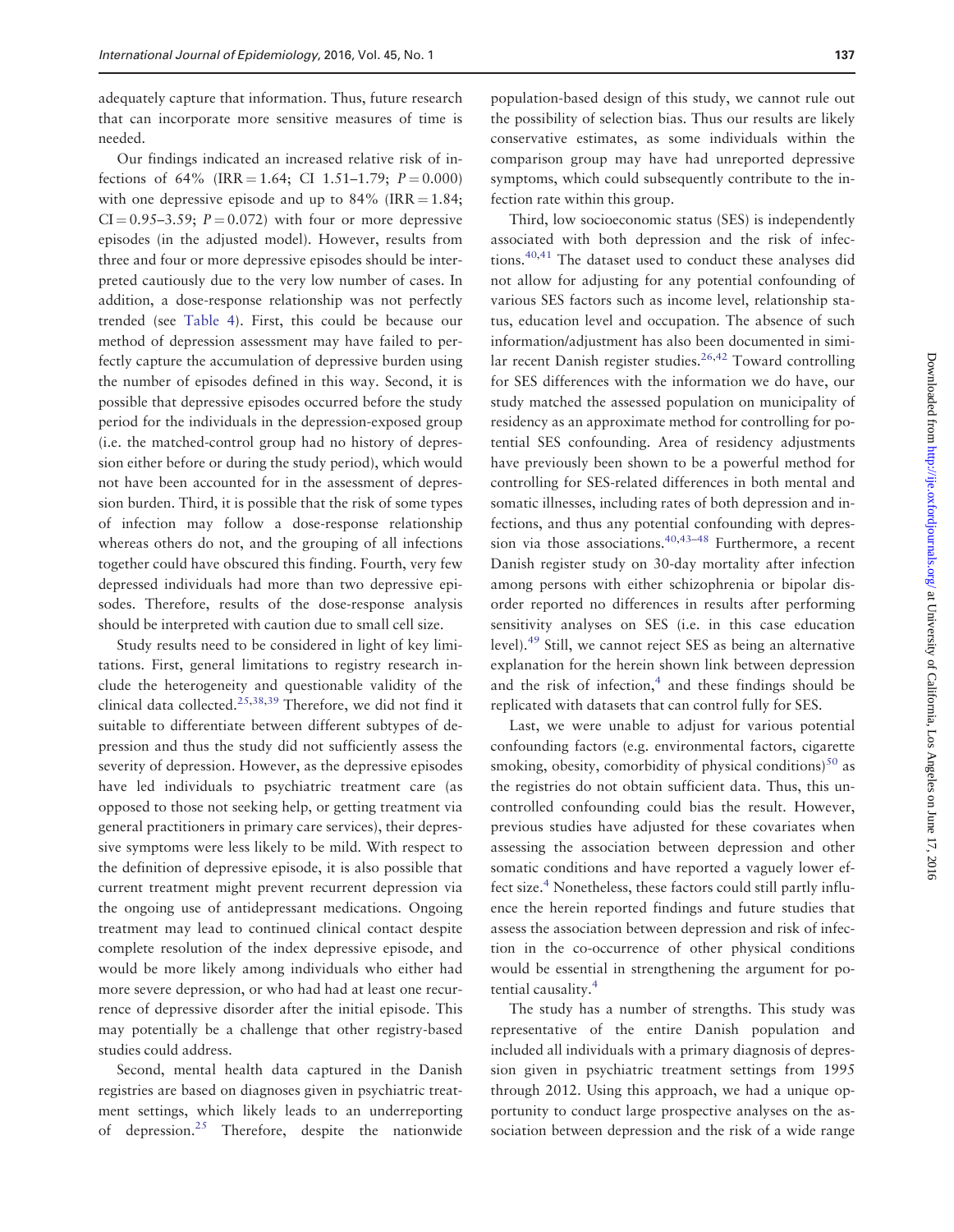of infections in an epidemiological sample reflective of the population.20 Moreover, our study design minimized the risk of selection and recall biases, as depression and infection diagnoses were collected prospectively through clinical records, and all public hospital treatment in Denmark is free of charge. Our results suggest that the link between depression and infection risk extends quite broadly beyond specific subgroups and types of infection.

In sum, the present findings indicate an association between depression and an increased risk of the development of several types of infection. Findings did not suggest that the increased risk of infection was confined to a limited time period following the onset of depression, as the risk of infection remained increased throughout the study period. Although the results did not fully support a dose-response correlation, it may still exist. Collectively, these findings highlight the influence of depression on health, suggesting additional clinical implications in the treatment and management of depression.

## Supplementary Data

Supplementary data are available at IJE online.

## Author contributions

P.M-J., and N.W.A. had full access to all data in the study and take responsibility for the integrity of the data and the accuracy of the data analysis. N.W.A., N.O., P.M-J., S.W.C. and R.D.G. developed the aims of the study; N.W.A., N.O. and P.M-J. obtained study data; N.W.A., P.M-J. and L.G. conducted statistical analyses; N.W.A., L.G., S.W.C. and R.D.G. interpreted the results; N.W.A. drafted the manuscript with assistance and critical feedback from N.O., R.D.G., P.M-J., S.W.C., and F.T.

Conflict of interest: The authors have no conflicts of interest to declare.

## **References**

- 1. Mathers CD, Loncar D. Projections of global mortality and burden of disease from 2002 to 2030. PLoS Med 2006;3:e442.
- 2. Wittchen HU, Jacobi F, Rehm J et al. The size and burden of mental disorders and other disorders of the brain in Europe 2010. Eur Neuropsychopharmacol 2011; 1:655–79.
- 3. Alonso J, Angermeyer MC, Bernert S et al. Prevalence of mental disorders in Europe: results from the European Study of the Epidemiology of Mental Disorders (ESEMeD) project. Acta Psychiatr Scand Suppl 2004;420:55–64.
- 4. Penninx BW, Milaneschi Y, Lamers F, Vogelzangs N. Understanding the somatic consequences of depression: biological mechanisms and the role of depression symptom profile. BMC Med 2013;11:129.
- 5. Voinov B, Richie WD, Bailey RK. Depression and chronic diseases: it is time for a synergistic mental health and primary care approach. Prim Care Companion CNS Disord 2014;15(2). doi: 10.4088/PCC.12r01468. [Epub 2013 Apr 4.]
- 6. Adams TB, Wharton CM, Quilter L, Hirsch T. The association between mental health and acute infectious illness among a national sample of 18- to 24-year-old college students. J Am Coll Health 2008;56:657–63.
- 7. Fonkwo PN. Pricing infectious disease. The economic and health implications of infectious diseases. EMBO Rep 2008;9(Suppl 1):S13–17.
- 8. World Health Organization. Removing Obstacles to Healthy Development. Geneva: WHO, 1999.
- 9. Wilson Center. National Intelligence Estimate: The Global Infectious Disease Threat and Its Implications for the United States. Environmental Change and Security Project Report. Washington, DC: Wilson Center, 2000.
- 10. Irwin MR, Levin MJ, Carrillo C et al. Major depressive disorder and immunity to varicella-zoster virus in the elderly. Brain Behav Immun 2011;25:759–66.
- 11. Seminog OO, Goldacre MJ. Risk of pneumonia and pneumococcal disease in people with severe mental illness: English record linkage studies. Thorax 2013;68:171–76.
- 12. Troidle L, Watnick S, Wuerth DB, Gorban-Brennan N, Kliger AS, Finkelstein FO. Depression and its association with peritonitis in long-term peritoneal dialysis patients. Am J Kidney Dis 2003;42:350–54.
- 13. Falagas ME, Karamanidou C, Kastoris AC, Karlis G, Rafailidis PI. Psychosocial factors and susceptibility to or outcome of acute respiratory tract infections. Int J Tuberc Lung Dis 2010; 14:141\_48.
- 14. Irwin MR, Levin MJ, Laudenslager ML et al. Varicella zoster virus-specific immune responses to a herpes zoster vaccine in elderly recipients with major depression and the impact of antidepressant medications. Clin Infect Dis 2013;56:1085–93.
- 15. Cruess DG, Douglas SD, Petitto JM et al. Association of resolution of major depression with increased natural killer cell activity among HIV-seropositive women. Am J Psychiatry 2005; 162:2125–30.
- 16. Doering LV, Martinez-Maza O, Vredevoe DL, Cowan MJ. Relation of depression, natural killer cell function, and infections after coronary artery bypass in women. Eur J Cardiovasc Nurs 2008;7: 52–28.
- 17. Glaser R, Robles TF, Sheridan J, Malarkey WB, Kiecolt-Glaser JK. Mild depressive symptoms are associated with amplified and prolonged inflammatory responses after influenza virus vaccination in older adults. Arch Gen Psychiatry 2003;60:1009–14.
- 18. Pedersen CB, Gotzsche H, Moller JO, Mortensen PB. The Danish Civil Registration System. A cohort of eight million persons. Dan Med Bull 2006;53:441–49.
- 19. Nguyen-Nielsen M, Svensson E, Vogel I, Ehrenstein V, Sunde L. Existing data sources for clinical epidemiology: Danish registries for studies of medical genetic diseases. Clin Epidemiol 2013;5:249–62.
- 20. Munk-Jorgensen P, Ostergaard SD. Register-based studies of mental disorders. Scand J Public Health 2011;39:170–74.
- 21. Andersen TF, Madsen M, Jorgensen J, Mellemkjoer L, Olsen JH. The Danish National Hospital Register. A valuable source of data for modern health sciences. Dan Med Bull 1999;46:263-68.